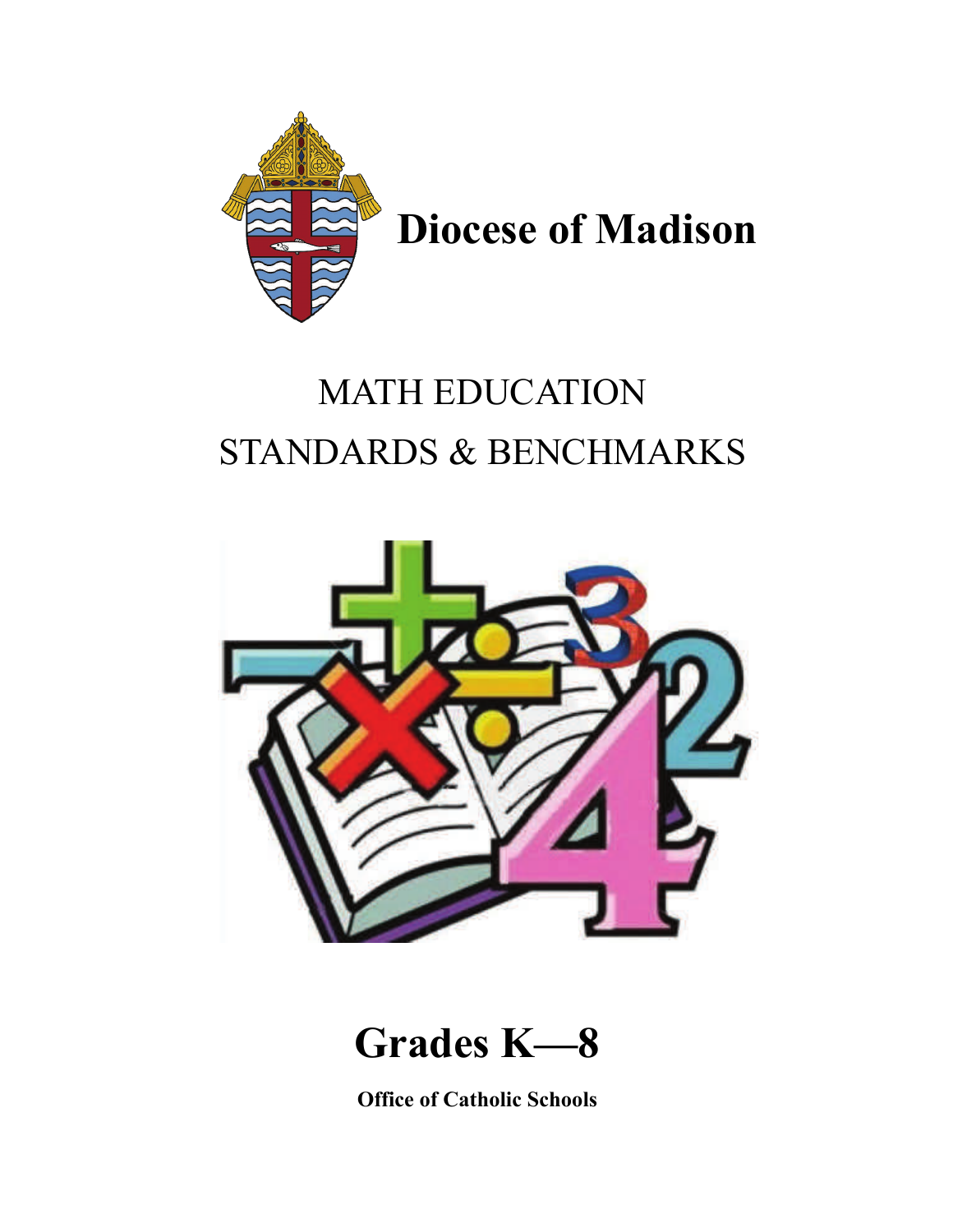|      | <b>Math Education Standards</b>                                                                                                                       |
|------|-------------------------------------------------------------------------------------------------------------------------------------------------------|
| M.1. | Mathematical Processes: Students will apply a variety of mathematical skills and strategies, including reasoning, oral and<br>Iwritten communication. |
| M.2. | Number Operations & Relationships: Students will use numbers effectively for various purposes.                                                        |
| M.3. | Geometry: Students will be able to use geometric concepts, relationships and procedures to interpret, represent, and solve<br>problems.               |
| M.4. | Measurement: Students will select and use appropriate tools and techniques to measure accurately.                                                     |
| M.5. | Statistics & Probability: Students will use data collection and analysis in problem-solving situations.                                               |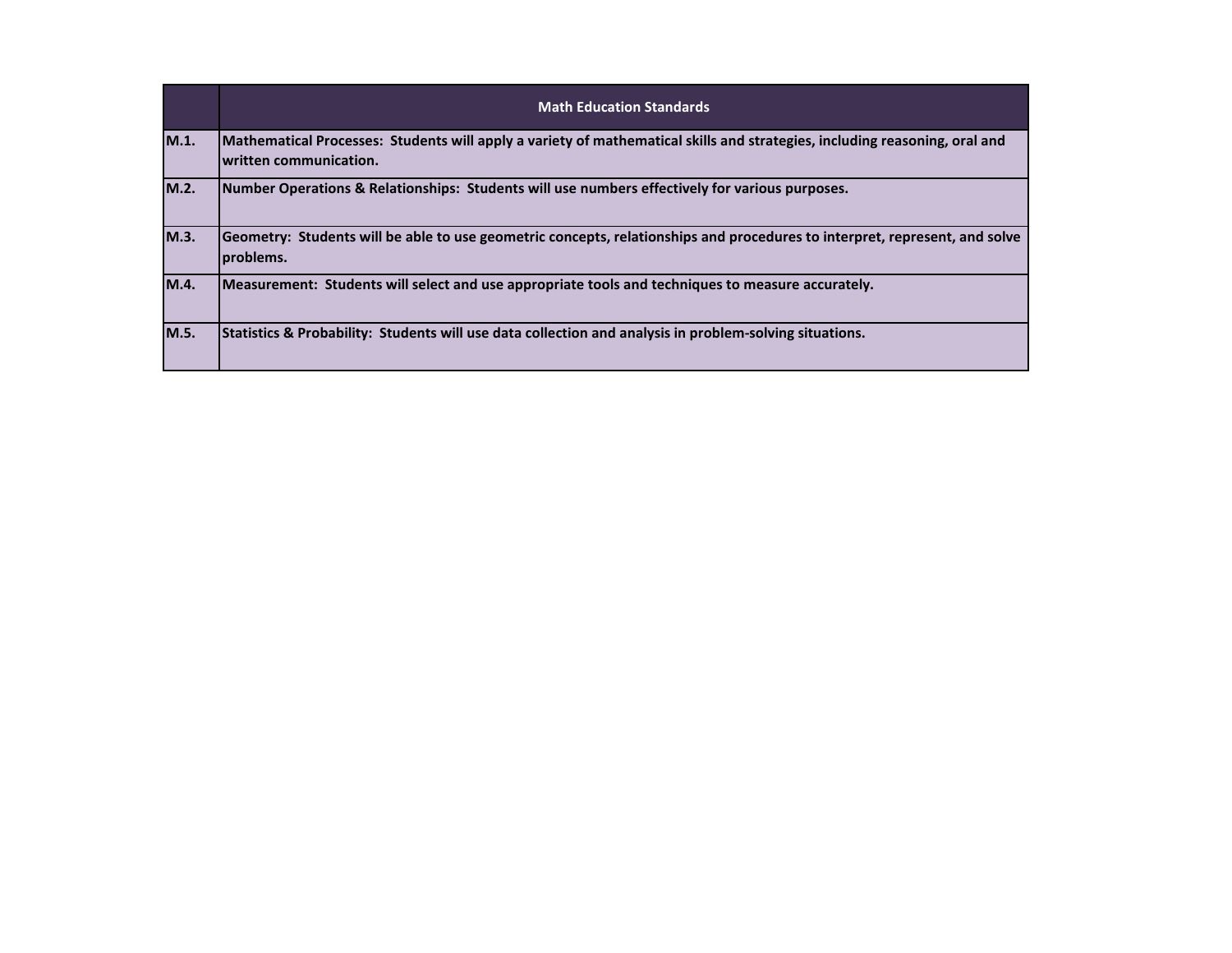|              | Kindergarten                                                                                                               | Grade 1                                                  | Grade 2                                                  |
|--------------|----------------------------------------------------------------------------------------------------------------------------|----------------------------------------------------------|----------------------------------------------------------|
| M.1.         | Mathematical Processes: Students will apply a variety of mathematical skills and strategies, including reasoning, oral and |                                                          |                                                          |
|              | written communication.                                                                                                     |                                                          |                                                          |
| A            | Communicate mathematical ideas                                                                                             | Communicate mathematical ideas                           | Communicate mathematical ideas                           |
|              | through manipulatives and number                                                                                           | through manipulatives, number                            | through manipulatives, number                            |
|              | sentences.                                                                                                                 | sentences, and graphs.                                   | sentences, and graphs.                                   |
|              |                                                                                                                            |                                                          |                                                          |
| B            | Use appropriate mathematical                                                                                               | Use appropriate mathematical                             | Use appropriate mathematical                             |
|              | vocabulary, symbols, and notation,                                                                                         | vocabulary, symbols, and notation,                       | vocabulary, symbols, and notation,                       |
|              | including $+$ , $-$ , $=$                                                                                                  | including $+$ , $-$ , $=$ , $\zeta$ , cents, $\lt$ , $>$ | including $+$ , $-$ , $\frac{1}{2}$ , cents, $\lt$ , $>$ |
|              |                                                                                                                            |                                                          |                                                          |
| $\mathsf{C}$ | Use reason when determining solutions                                                                                      | Use reason when determining solutions                    | Use reason when determining solutions                    |
|              | to grade-level mathematical processes.                                                                                     | to grade-level mathematical processes.                   | to grade-level mathematical processes.                   |
|              |                                                                                                                            |                                                          |                                                          |
|              |                                                                                                                            |                                                          |                                                          |
| D            |                                                                                                                            | Recognize mathematical ideas as they                     | Recognize mathematical ideas as they                     |
|              |                                                                                                                            | appear in other subject areas.                           | appear in other subject areas.                           |
|              |                                                                                                                            |                                                          |                                                          |
|              |                                                                                                                            |                                                          |                                                          |
| E            |                                                                                                                            | Explain concepts clearly and logically and               | Explain concepts clearly and logically and               |
|              |                                                                                                                            | support solutions with evidence.                         | support solutions with evidence.                         |
|              |                                                                                                                            |                                                          |                                                          |
|              |                                                                                                                            |                                                          |                                                          |
|              |                                                                                                                            |                                                          |                                                          |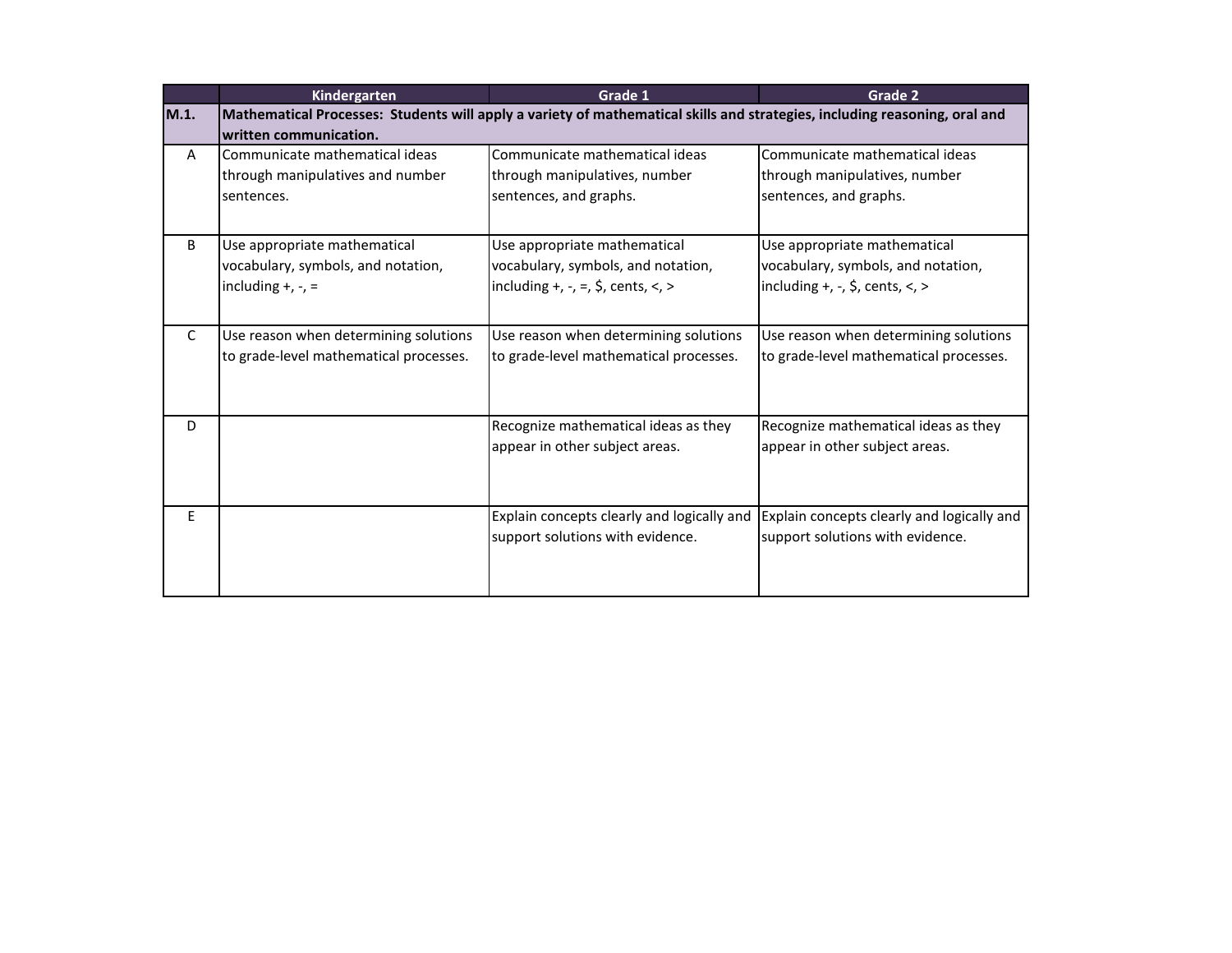|              | Grade 3                                 | Grade 4                                                                                                                    | Grade 5                                 |
|--------------|-----------------------------------------|----------------------------------------------------------------------------------------------------------------------------|-----------------------------------------|
| M.1.         | lwritten communication.                 | Mathematical Processes: Students will apply a variety of mathematical skills and strategies, including reasoning, oral and |                                         |
| $\mathsf{A}$ | Communicate mathematical ideas using    | Communicate mathematical ideas using                                                                                       | Communicate mathematical ideas using    |
|              | models and diagrams.                    | models and diagrams.                                                                                                       | models and diagrams.                    |
| B            | Use appropriate mathematical            | Use appropriate mathematical                                                                                               | Use appropriate mathematical            |
|              | vocabulary, symbols, and notation with  | vocabulary, symbols, and notation with                                                                                     | vocabulary, symbols, and notation with  |
|              | understanding based on prior conceptual | understanding based on prior conceptual                                                                                    | understanding based on prior conceptual |
|              | work.                                   | work.                                                                                                                      | work.                                   |
| C            | Use reason when determining solutions   | Use reason when determining solutions                                                                                      | Use reason when determining solutions   |
|              | to grade-level mathematical processes.  | to grade-level mathematical processes.                                                                                     | to grade-level mathematical processes.  |
| D            | Use operations to solve everyday real-  | Use operations to solve everyday real-                                                                                     | Use operations to solve everyday real-  |
|              | world problems.                         | world problems.                                                                                                            | world problems.                         |
| E            | Explain written solutions clearly and   | Explain written solutions clearly and                                                                                      | Explain written solutions clearly and   |
|              | logically with supporting evidence.     | logically with supporting evidence.                                                                                        | logically with supporting evidence.     |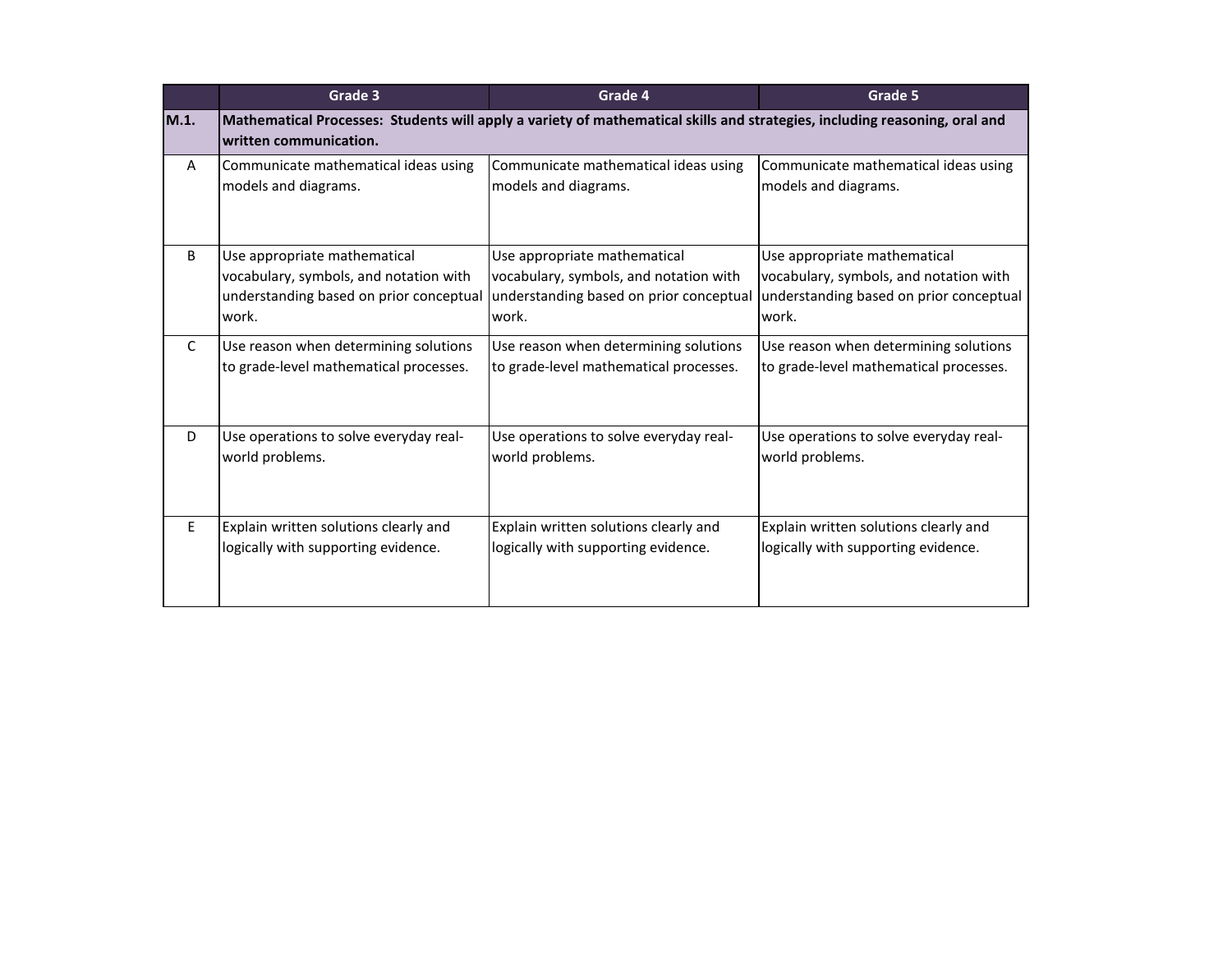|      | Grade 6                                 | Grade 7                                                                                                                    | Grade 8                                 |
|------|-----------------------------------------|----------------------------------------------------------------------------------------------------------------------------|-----------------------------------------|
| M.1. | written communication.                  | Mathematical Processes: Students will apply a variety of mathematical skills and strategies, including reasoning, oral and |                                         |
| A    | Using technology, communicate           | Using technology, communicate                                                                                              | Using technology, communicate           |
|      | mathematical ideas in various ways.     | mathematical ideas in various ways.                                                                                        | mathematical ideas in various ways.     |
| B    | Use appropriate mathematical            | Use appropriate mathematical                                                                                               | Use appropriate mathematical            |
|      | vocabulary, symbols, and notation with  | vocabulary, symbols, and notation with                                                                                     | vocabulary, symbols, and notation with  |
|      | understanding based on prior conceptual | understanding based on prior conceptual                                                                                    | understanding based on prior conceptual |
|      | work.                                   | work.                                                                                                                      | work.                                   |
| C    | Use reason when determining solutions   | Use reason when determining solutions                                                                                      | Use reason when determining solutions   |
|      | to grade-level mathematical processes.  | to grade-level mathematical processes.                                                                                     | to grade-level mathematical processes.  |
| D    | Use operations to solve everyday real-  | Use operations to solve everyday real-                                                                                     | Use operations to solve everyday real-  |
|      | world problems.                         | world problems.                                                                                                            | world problems.                         |
| E    | Justify solutions by using step-by-step | Justify solutions by using step-by-step                                                                                    | Justify solutions by using step-by-step |
|      | processes.                              | processes.                                                                                                                 | processes.                              |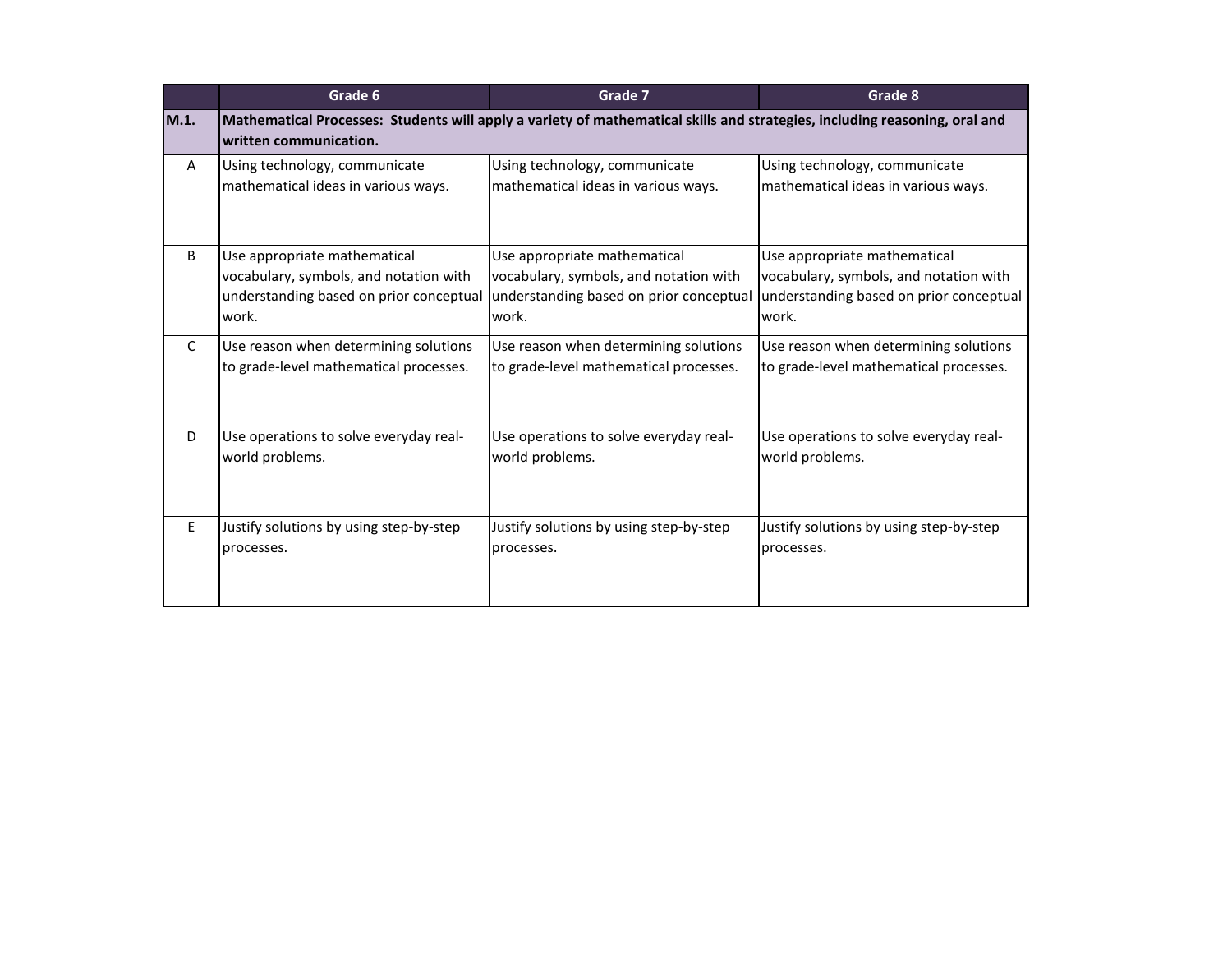|      | Kindergarten                                                                                   | Grade 1                                 | Grade 2                                 |
|------|------------------------------------------------------------------------------------------------|-----------------------------------------|-----------------------------------------|
| M.2. | Number Operations & Relationships: Students will use numbers effectively for various purposes. |                                         |                                         |
| A    | Read, represent, order, and interpret                                                          | Read, represent, order, and interpret   | Read, represent, order, and interpret   |
|      | whole numbers.                                                                                 | whole numbers.                          | rational numbers.                       |
| B    | Perform and explain addition,                                                                  | Perform and explain addition,           | Perform and explain addition,           |
|      | subtraction, and counting by groupings.                                                        | subtraction, and counting by groupings. | subtraction, and counting by groupings. |
| C    | Use appropriate numerical operations                                                           | Use appropriate numerical operations    | Use appropriate numerical operations    |
|      | and relationships when problem-solving.                                                        | and relationships when problem-solving. | and relationships when problem-solving. |

|      | Grade 3                                                                                                                        | Grade 4                                                                                                                      | Grade 5                                                                                                                                         |
|------|--------------------------------------------------------------------------------------------------------------------------------|------------------------------------------------------------------------------------------------------------------------------|-------------------------------------------------------------------------------------------------------------------------------------------------|
| M.2. |                                                                                                                                | Number Operations & Relationships: Students will use numbers effectively for various purposes.                               |                                                                                                                                                 |
| A    | Read, write, compare, order, and<br>interpret rational numbers.                                                                | Read, write, compare, order, and<br>interpret rational numbers.                                                              | Read, write, compare, order, and<br>interpret rational numbers.                                                                                 |
| B    | Perform and explain addition and<br>subtraction by re-grouping, as well as<br>multiplication and division of whole<br>numbers. | Perform and explain addition and<br>subtraction of fractions, as well as<br>multiplication and division of whole<br>numbers. | Perform and explain multiplication and<br>division of fractions and decimals, as well<br>as convert fractions and decimals into<br>percentages. |
| C    | Use appropriate operational methods<br>when problem-solving.                                                                   | Use appropriate operational methods<br>when problem-solving.                                                                 | Use appropriate operational methods,<br>including divisibility rules, when problem-<br>solving.                                                 |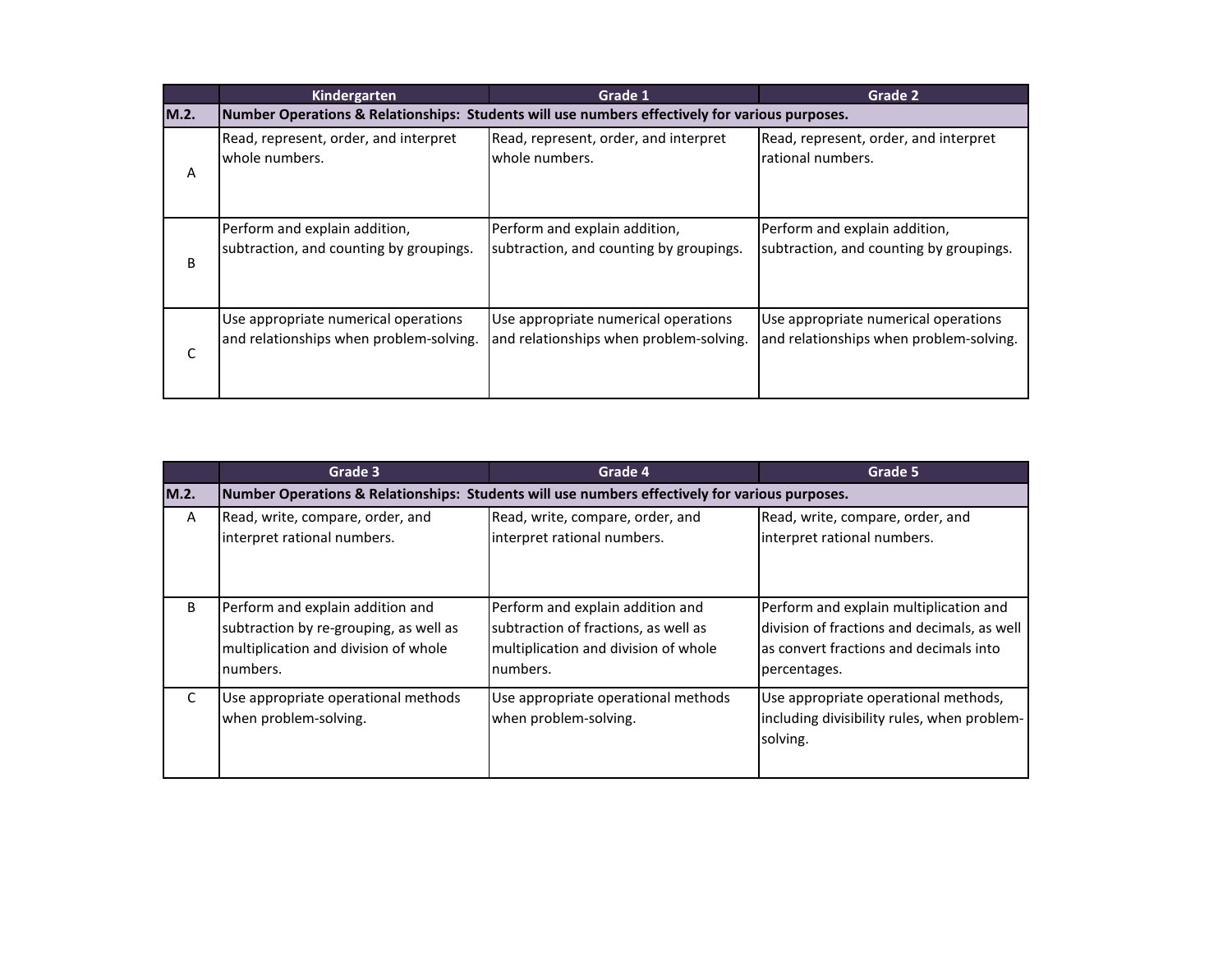|      | Grade 6                                                                                                                                 | Grade 7                                                                                                                               | Grade 8                                                                                                         |
|------|-----------------------------------------------------------------------------------------------------------------------------------------|---------------------------------------------------------------------------------------------------------------------------------------|-----------------------------------------------------------------------------------------------------------------|
| M.2. | Number Operations & Relationships: Students will use numbers effectively for various purposes.                                          |                                                                                                                                       |                                                                                                                 |
| A    | Use mathematical notation appropriately Use and apply mathematical notation<br>(e.g. expanded, scientific, exponential)                 | appropriately (e.g. expanded, scientific,<br>exponential)                                                                             | Read, write, compare, order, and<br>interpret irrational and radical numbers;<br>understand rules of exponents. |
| B    | Convert rational numbers. (e.g. fractions<br>to decimals to percents)                                                                   | Generate and explain equivilencies of<br>rational numbers and percents.                                                               | Understand absolute value, extracting<br>roots, and raising numbers to a power.                                 |
| C    | Compare and contrast ratios and<br>proportions; use prime factorization to<br>find greatest common factor and least<br>common multiple. | Apply percents to discounts, simplen<br>interest, and sales tax; including percents<br>less than one and greater than one<br>hundred. | Use appropriate operational methods,<br>including percent of change.                                            |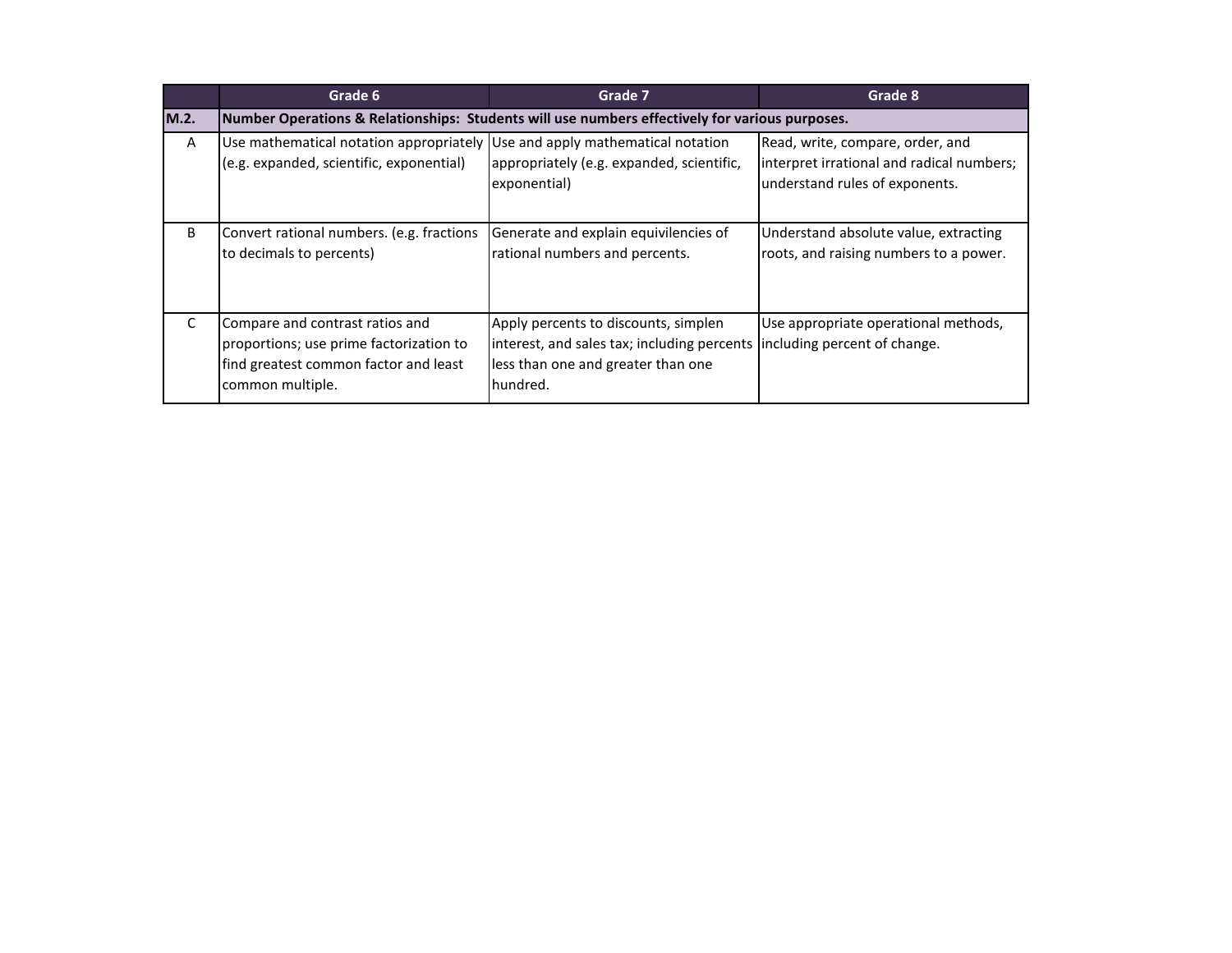|      | <b>Kindergarten</b>                                                                                                                     | Grade 1                                                                       | Grade 2                                                                                           |
|------|-----------------------------------------------------------------------------------------------------------------------------------------|-------------------------------------------------------------------------------|---------------------------------------------------------------------------------------------------|
| M.3. | Geometry: Students will be able to use geometric concepts, relationships and procedures to interpret, represent, and solve<br>problems. |                                                                               |                                                                                                   |
| A    | Describe objects in the environment<br>using shape words (e.g., circle, square,<br>rectangle, triangle)                                 | Identify, draw, and build shapes                                              | Identify, draw, and build shapes.                                                                 |
| B    |                                                                                                                                         | Compare similarities and differences<br>among shapes (e.g. sides and corners) | Compare similarities and differences<br>among shapes (e.g. faces, angles, sides,<br>and vertices) |
| C    |                                                                                                                                         |                                                                               |                                                                                                   |
| D    |                                                                                                                                         |                                                                               |                                                                                                   |

|              | Grade 3                                           | Grade 4                                                                                                                    | Grade 5                                  |
|--------------|---------------------------------------------------|----------------------------------------------------------------------------------------------------------------------------|------------------------------------------|
| M.3.         | problems.                                         | Geometry: Students will be able to use geometric concepts, relationships and procedures to interpret, represent, and solve |                                          |
| $\mathsf{A}$ | Identify, classify, and create geometric          | Identify, classify, create, and measure                                                                                    | Identify, classify, create, and measure  |
|              | figures.                                          | geometric figures.                                                                                                         | geometric figures.                       |
| B            | Identify points and plot points within a          | Identify points and plot points within a                                                                                   | Identify points and plot points within a |
|              | rectangular coordinate system.                    | rectangular coordinate system.                                                                                             | rectangular coordinate system.           |
| C            | Identify and perform slides, flips, and<br>turns. | Distinguish between slides, flips, and<br>turns.                                                                           | Draw slides, flips, and turns.           |
| D            | Identify and use relationships among              | Compare and contrast varying figures                                                                                       | Compare and contrast varying figures     |
|              | figures.                                          | (e.g. quadrilaterals).                                                                                                     | using the sum of interior angles.        |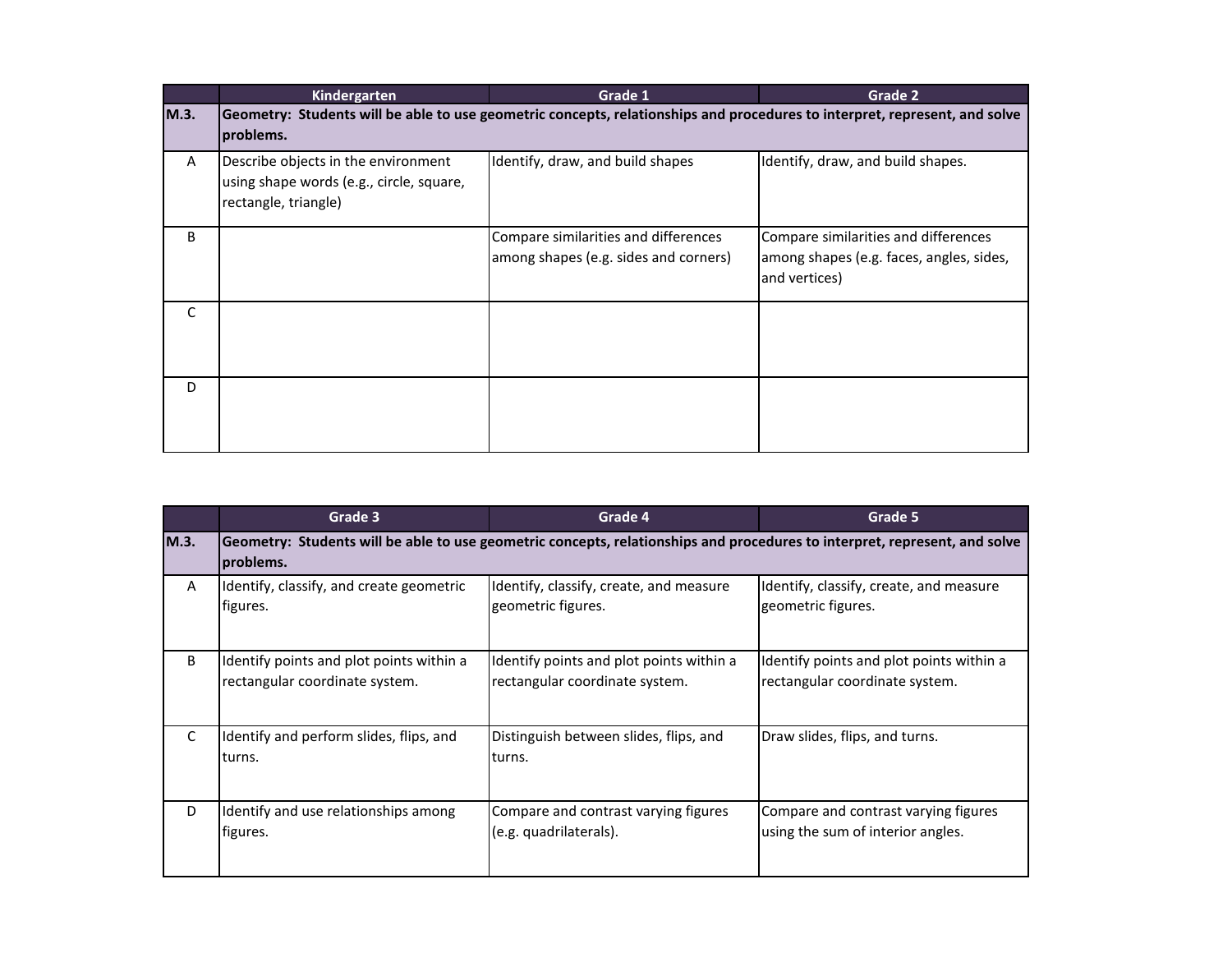|      | Grade 6                                                                                              | Grade 7                                                                                                                    | Grade 8                                                                                              |
|------|------------------------------------------------------------------------------------------------------|----------------------------------------------------------------------------------------------------------------------------|------------------------------------------------------------------------------------------------------|
| M.3. | problems.                                                                                            | Geometry: Students will be able to use geometric concepts, relationships and procedures to interpret, represent, and solve |                                                                                                      |
| A    | Draw, construct, and describe<br>geometrical figures and describe the<br>relationships between them. | Draw, construct, and describe<br>geometrical figures and describe the<br>relationships between them.                       | Draw, construct, and describe<br>geometrical figures and describe the<br>relationships between them. |
| B    | Understand the use of a rectangular<br>coordinate system.                                            | Understand the use of a rectangular<br>coordinate system using the rules of<br>transformation.                             | Understand the use of a rectangular<br>coordinate system using the rules of<br>transformation.       |
| C    | Use and identify transformations as<br>reflections, rotations and translations.                      | Use and identify transformations as<br>reflections, rotations and translations.                                            | Use and identify transformations as<br>reflections, rotations and translations.                      |
| D    | Construct and represent congruent and<br>similar figures.                                            | Identify and use relationships among the<br>corresponding parts of 2 and 3<br>dimenional figures.                          | Construct and label parallel lines with<br>transversal.                                              |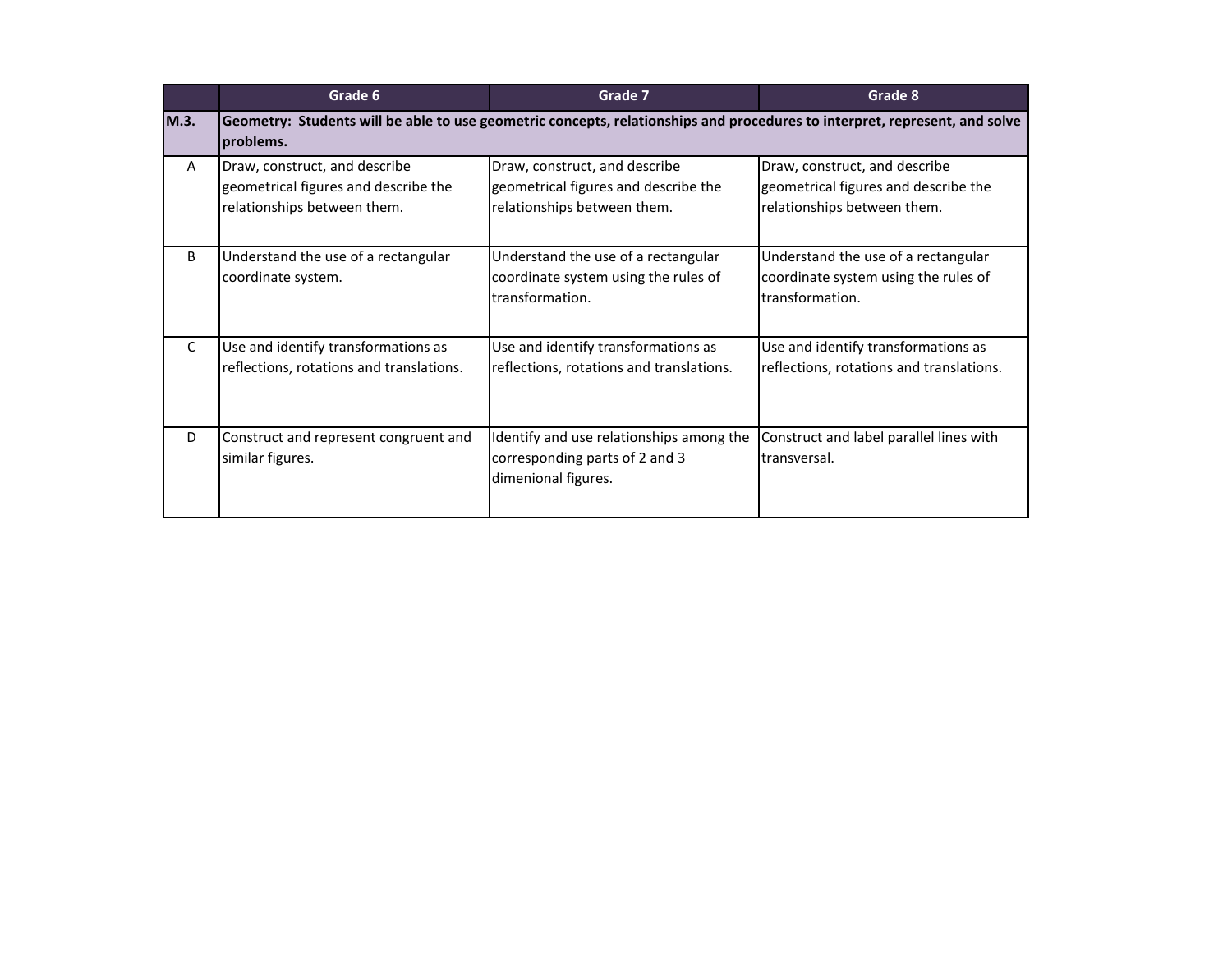|      | Kindergarten                                                                                         | Grade 1                                                                   | Grade 2                                                                   |
|------|------------------------------------------------------------------------------------------------------|---------------------------------------------------------------------------|---------------------------------------------------------------------------|
| M.4. | Measurement: Students will select and use appropriate tools and techniques to measure accurately.    |                                                                           |                                                                           |
| Α    | Understand and use appropriate<br>vocabulary (e.g. heavier v. lighter) as<br>related to measurement. | Select and use appropriate tools and<br>techniques to measure accurately. | Select and use appropriate tools and<br>techniques to measure accurately. |
| B    |                                                                                                      | Measure time, money, and distance.                                        | Measure time, money, and distance.                                        |
| C    |                                                                                                      |                                                                           |                                                                           |

|              | Grade 3                                                                             | Grade 4                                                                                           | Grade 5                                                                                                   |  |
|--------------|-------------------------------------------------------------------------------------|---------------------------------------------------------------------------------------------------|-----------------------------------------------------------------------------------------------------------|--|
| M.4.         |                                                                                     | Measurement: Students will select and use appropriate tools and techniques to measure accurately. |                                                                                                           |  |
| A            | Recognize and describe measurable<br>attributes/units of measure.                   | Understand units of length, capacity, and<br>weight in the customary system.                      | Understand and calculate units of length,<br>capacity, and weight in the customary<br>and metric systems. |  |
| B.           | Understand and demonstrate<br>appropriateness of tools and units of<br>measurement. | Understand and demonstrate<br>appropriateness of tools and units of<br>measurement.               | Understand and calculate perimeter,<br>area, and circumference using geometric<br>formulas.               |  |
| $\mathsf{C}$ |                                                                                     |                                                                                                   |                                                                                                           |  |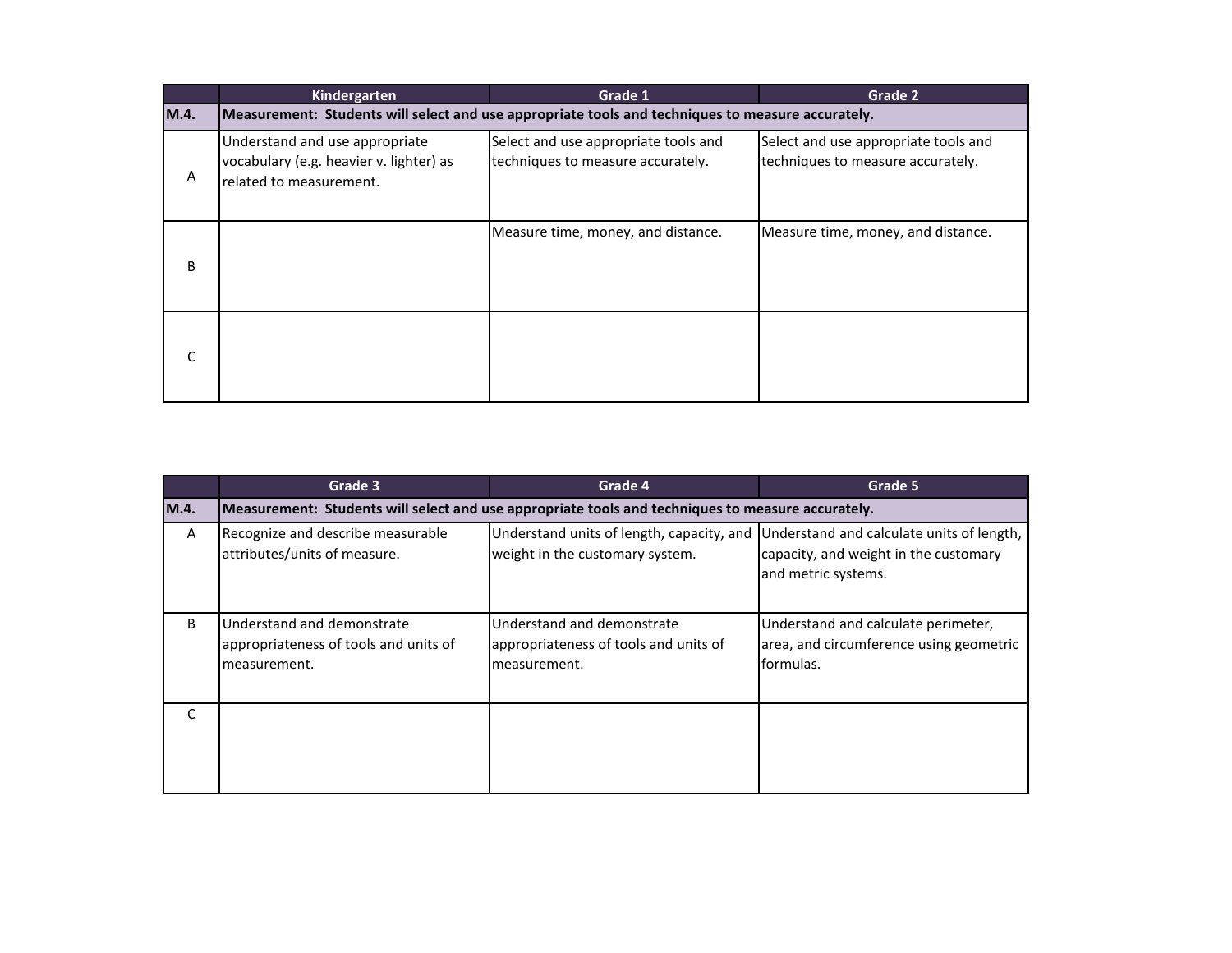|      | Grade 6                                                                                           | Grade 7                                                           | Grade 8                                                                                                            |  |
|------|---------------------------------------------------------------------------------------------------|-------------------------------------------------------------------|--------------------------------------------------------------------------------------------------------------------|--|
| M.4. | Measurement: Students will select and use appropriate tools and techniques to measure accurately. |                                                                   |                                                                                                                    |  |
| A    | Understand, calculate, and convert<br>metric and customary units.                                 | Understand, calculate, and convert<br>metric and customary units. | Understand, calculate, and convert<br>metric and customary units.                                                  |  |
| B    | Understand and calculate perimeter,<br>area, and circumference using geometric<br>formulas.       | Understand and apply Pythagoream<br>Theorem to right triangles.   | Understand and apply Pythagoream<br>Theorem to right triangles including real-<br>world and mathematical problems. |  |
| C    | Determine measurements indirectly.                                                                | Determine measurements indirectly.                                | Determine measurements indirectly.                                                                                 |  |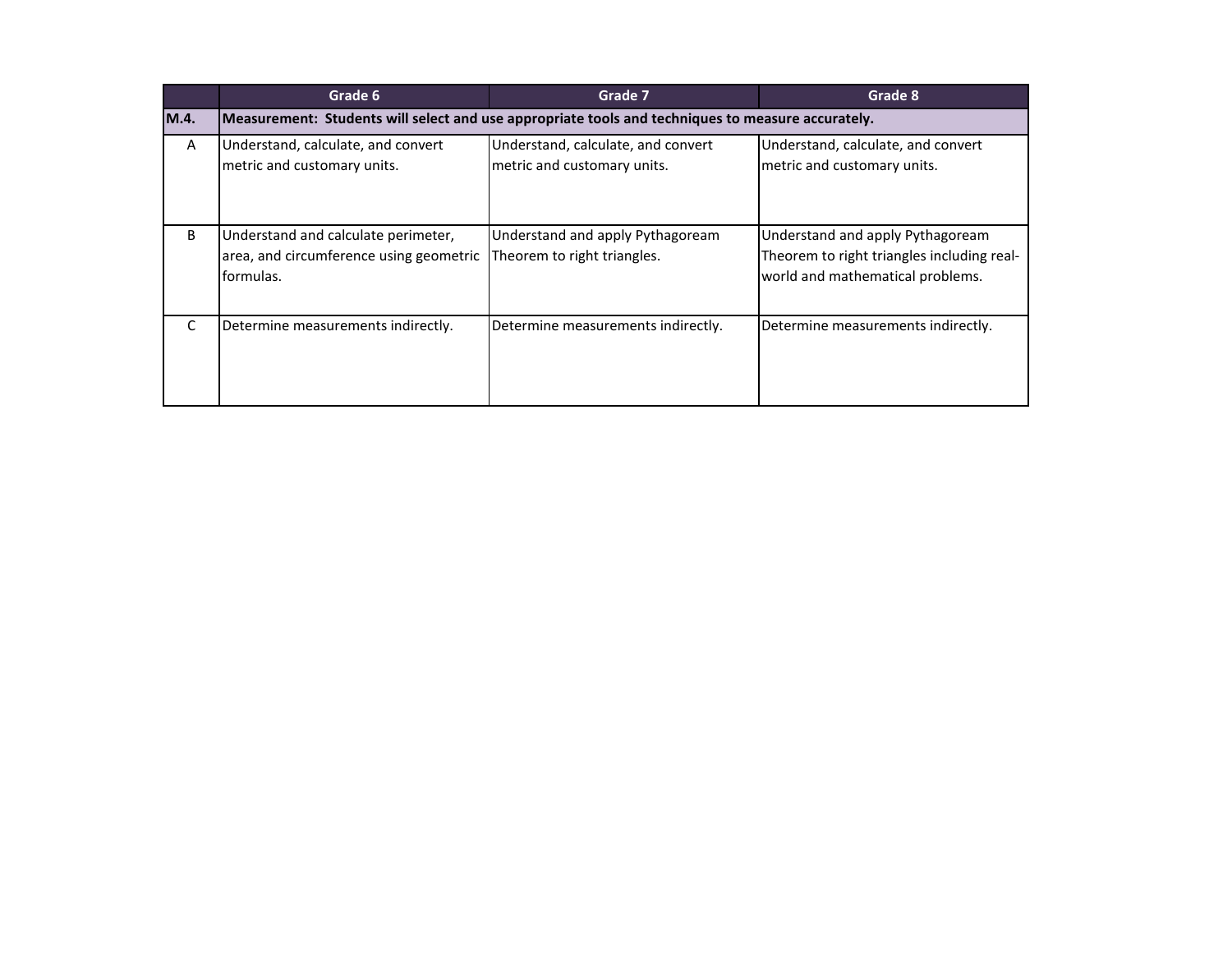|      | Kindergarten                                                                                            | Grade 1                                 | Grade 2                                                |  |
|------|---------------------------------------------------------------------------------------------------------|-----------------------------------------|--------------------------------------------------------|--|
| M.5. | Statistics & Probability: Students will use data collection and analysis in problem-solving situations. |                                         |                                                        |  |
| A    | Work with data in the context of real-<br>world situations.                                             | Use graphs and tallies to display data. | Use varying graphs to display data.                    |  |
| B    | Draw conclusions based on data.                                                                         | Use graphs to interpret data.           | Problem-solve by reading graphs, tables,<br>and charts |  |
| C    | Determine the likelihood of an<br>occurrence of events.                                                 |                                         |                                                        |  |

|      | Grade 3                                                                                                 | Grade 4                                                                                                         | Grade 5                                                                                                         |  |
|------|---------------------------------------------------------------------------------------------------------|-----------------------------------------------------------------------------------------------------------------|-----------------------------------------------------------------------------------------------------------------|--|
| M.5. | Statistics & Probability: Students will use data collection and analysis in problem-solving situations. |                                                                                                                 |                                                                                                                 |  |
| A    | Collect, organize, and display data using<br>various methods.                                           | Collect, organize, and display data using<br>various methods.                                                   | Collect, organize, and display data using<br>various methods, including stem and leaf<br>plots.                 |  |
| B    | Interpret and analyze information from<br>displayed data to draw reasonable<br>conclusions.             | Extract, interpret, and analyze<br>information from organized displayed<br>data to draw reasonable conclusions. | Extract, interpret, and analyze<br>information from organized displayed<br>data to draw reasonable conclusions. |  |
| C    | <b>IDetermine the likelihood of an</b><br>loccurrence of events.                                        | experiments.                                                                                                    | Use simple models to conduct probability Use simple models to conduct probability<br>experiments.               |  |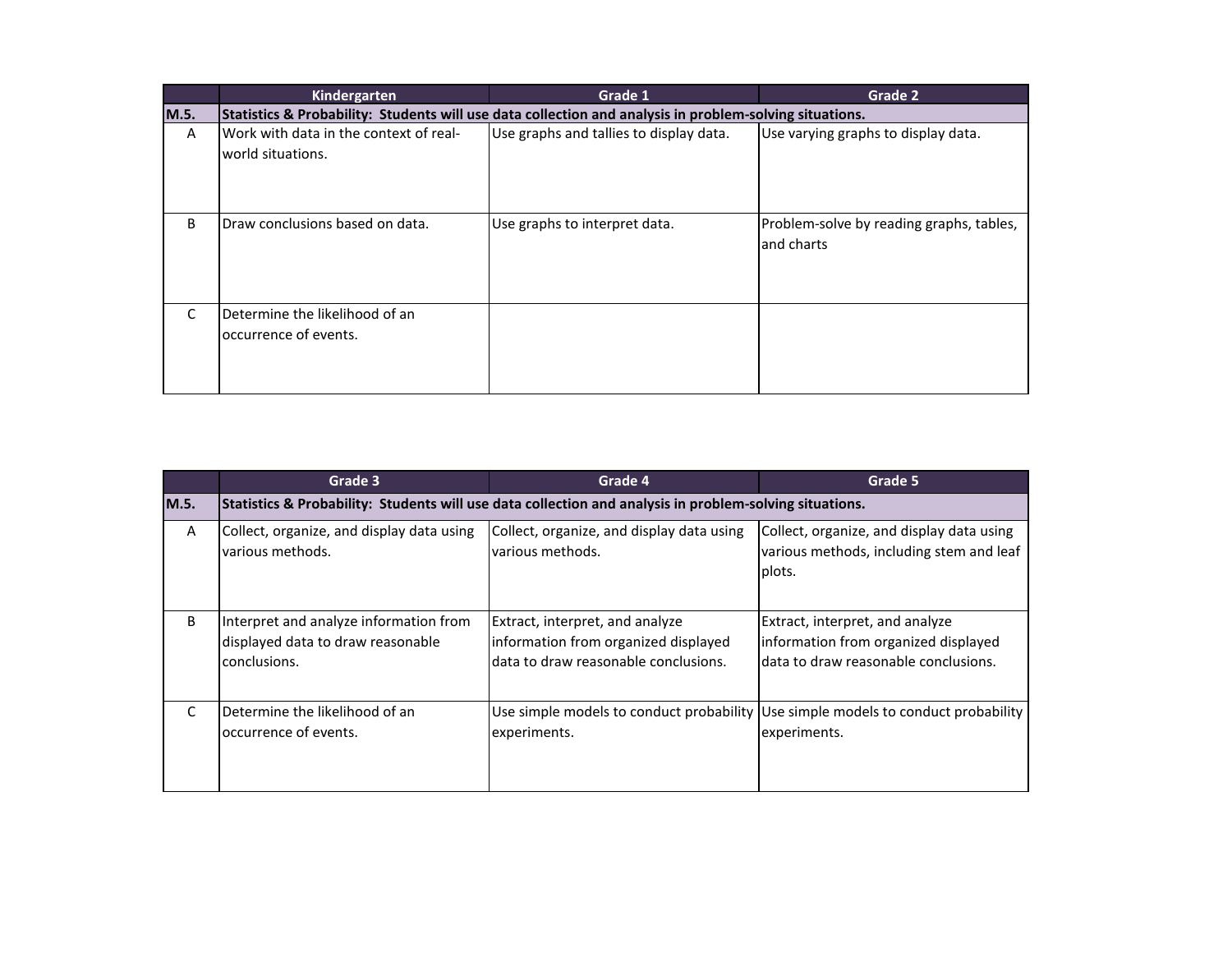|              | Grade 6                                                                                                                                                              | Grade 7                                                                                                                                 | Grade 8                                                                                                                                                              |  |
|--------------|----------------------------------------------------------------------------------------------------------------------------------------------------------------------|-----------------------------------------------------------------------------------------------------------------------------------------|----------------------------------------------------------------------------------------------------------------------------------------------------------------------|--|
| M.5.         | Statistics & Probability: Students will use data collection and analysis in problem-solving situations.                                                              |                                                                                                                                         |                                                                                                                                                                      |  |
| A            | Collect, organize, and display data using<br>various methods, including circle graphs.                                                                               | Collect, organize, and display data using<br>various methods, including box and<br>whisker.                                             | Collect, organize, and display data using<br>various methods.                                                                                                        |  |
| B            | Extract, interpret, and analyze<br>information from organized displayed<br>data, including measurements of central<br>tendencies, to draw reasonable<br>conclusions. | Extract, interpret, and analyze<br>information from organized displayed<br>data to draw reasonable conclusions and<br>predict outcomes. | Extract, interpret, and analyze<br>information from organized displayed<br>data, including scatter plots, to draw<br>reasonable conclusions and predict<br>outcomes. |  |
| $\mathsf{C}$ | Determine the likelihood of an occurance<br>of events using tree diagrams, lists, etc.                                                                               | Use combinations and permutations to<br>determine the likelihood of an occurance<br>of events.                                          | Determine the likelihood of an occurance<br>of events by comparing direct and<br>indirect probabilities.                                                             |  |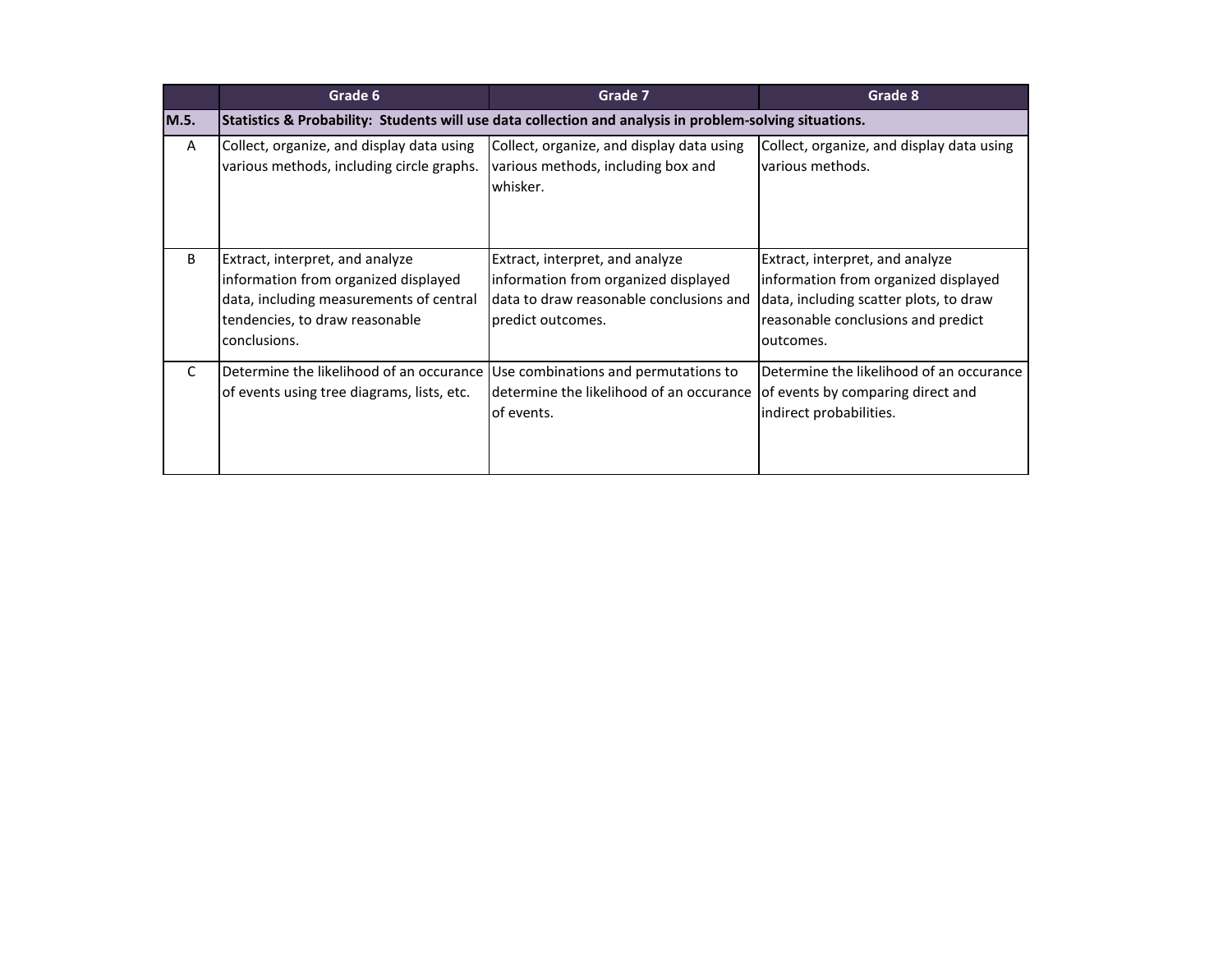|                         | Kindergarten                                                                                                                | Grade 1 | Grade 2                                                                               |  |
|-------------------------|-----------------------------------------------------------------------------------------------------------------------------|---------|---------------------------------------------------------------------------------------|--|
| M.6.                    | Algebraic Relationships: The student will discover, describe, and generalize simple and complex patterns and relationships. |         |                                                                                       |  |
| $\overline{\mathsf{A}}$ |                                                                                                                             |         | Use letter, box, or symbol to stand for<br>any number-measured quantity or<br>object. |  |
| B                       |                                                                                                                             |         | Recognize and use appropriate grade-<br>level properties and relations.               |  |
| $\mathsf C$             |                                                                                                                             |         |                                                                                       |  |
| D                       |                                                                                                                             |         |                                                                                       |  |
| E                       |                                                                                                                             |         |                                                                                       |  |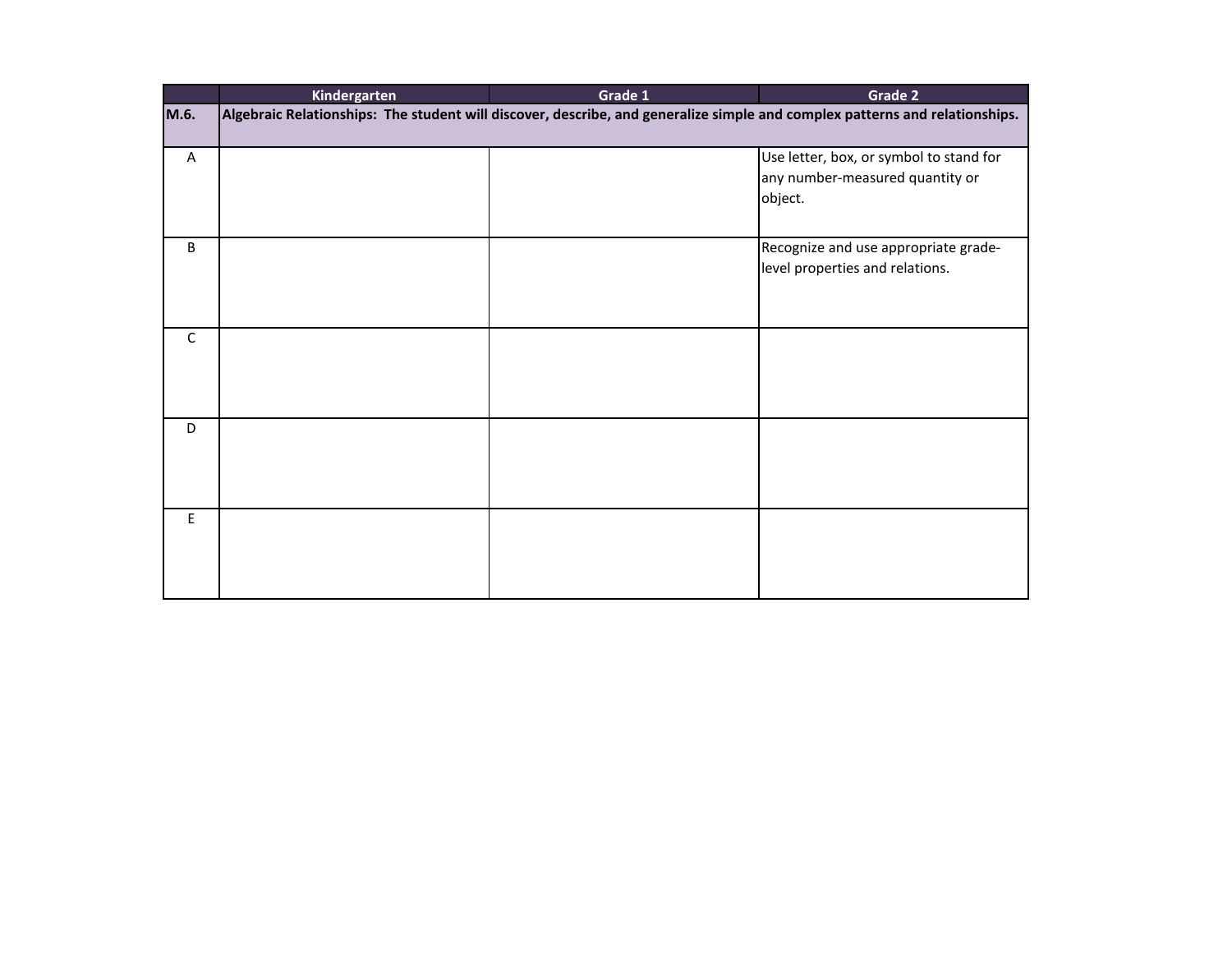|      | Grade 3                                                                                                                     | Grade 4                                                                                                        | Grade 5                                                                                                        |  |
|------|-----------------------------------------------------------------------------------------------------------------------------|----------------------------------------------------------------------------------------------------------------|----------------------------------------------------------------------------------------------------------------|--|
| M.6. | Algebraic Relationships: The student will discover, describe, and generalize simple and complex patterns and relationships. |                                                                                                                |                                                                                                                |  |
| A    | Substitute letters or symbols for<br>unknown numbers.                                                                       | Substitute numbers for variables to solve<br>an expression or equation.                                        | Substitute numbers for variables to solve<br>an expression or equation.                                        |  |
| B    | Recognize, describe, and analyze<br>functional relationships using an input /<br>output chart.                              | Recognize, describe, and analyze<br>functional relationships to identify a rule<br>to describe pattern change. | Recognize, describe, and analyze<br>functional relationships to identify a rule<br>to describe pattern change. |  |
| C    | Solve multi-step problems.                                                                                                  | Solve equations in a logical way.                                                                              | Solve variable equations and inequalities<br>in a logical way.                                                 |  |
| D    | Recognize and use appropriate grade-<br>level properties and relations.                                                     | Recognize and use appropriate grade-<br>level properties and relations.                                        | Recognize and use appropriate grade-<br>level properties and relations.                                        |  |
| E    |                                                                                                                             |                                                                                                                |                                                                                                                |  |